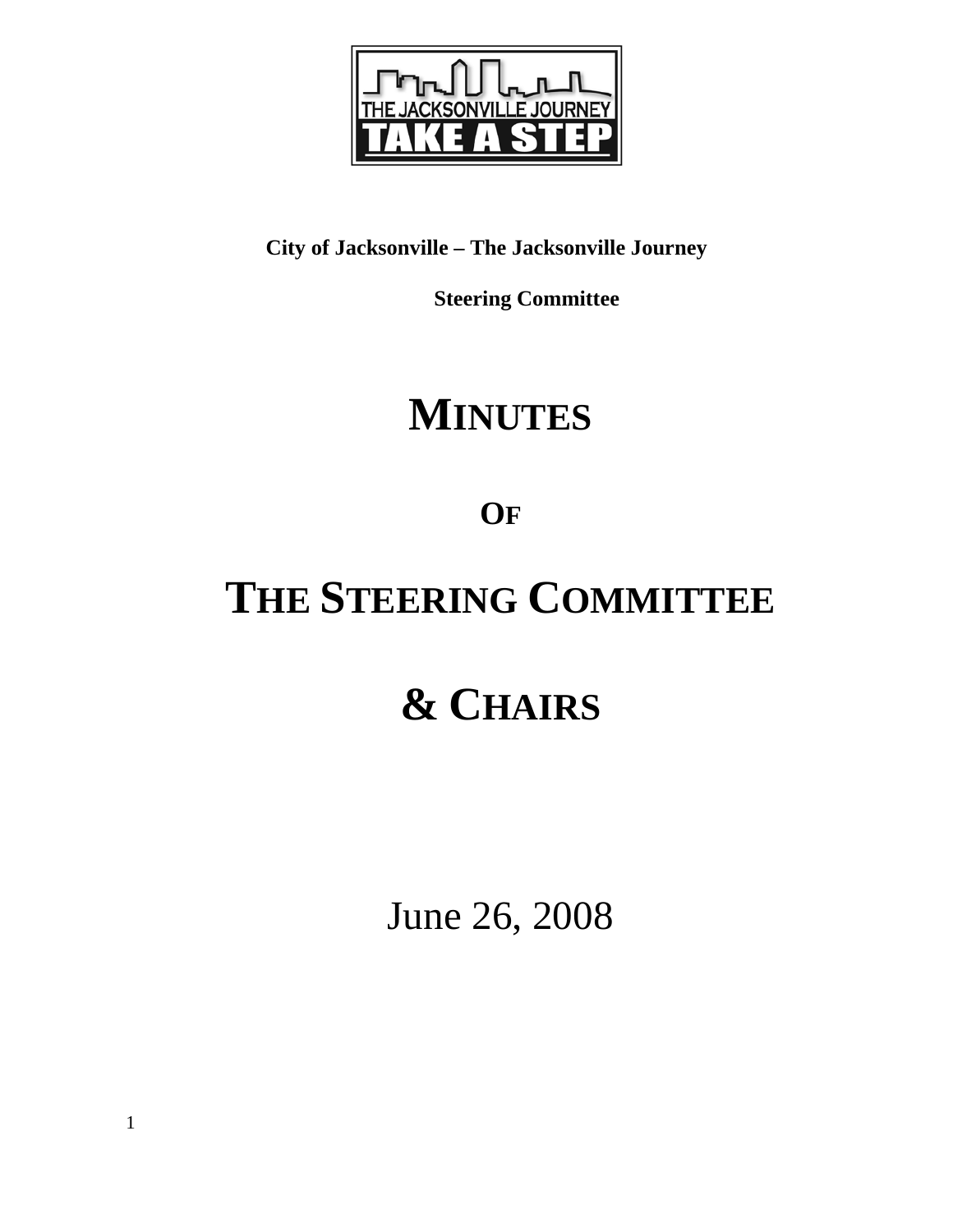## **The Jacksonville Journey – Steering Committee & Committee**

## **Chairs**

### **June 26, 2008**

### **1:00 p.m.**

**PROCEEDINGS before the Jacksonville Journey – Steering Committee & Committee Chairs taken on Thursday, June 26, 2008, Main Library, Downtown – Multi-Purpose Room; Jacksonville, Duval County, Florida commencing at approximately 1:00 p.m.** 

**Steering Committee & Committee Chairs** 

**Betty Holzendorf, Steering Committee Co-Chair John Rood, Steering Committee Co-Chair** 

**Ed Austin, Member Mac Brunson, Member Toni Crawford, Member John Delaney, Member Nat Glover, Member Hugh Greene, Member Steven Halverson, Member Adam Herbert, Member Pete Jackson, Member Rev. Rudolph McKissick, Member Jim McMillan, Member Pam Paul, Member Gertrude Peele, Member Steve Wallace, Member Cleve Warren, Member Wayne Weaver, Member Tony Boselli, Neighborhood Safety & Stability Chair** 

**John Coxwell, Targeted Intervention & Rehabilitation Chair W. C. Gentry, Education, Truancy, Dropout & Literacy Chair Will Ketchum, Public Relations Chair Audrey McKibbin Moran, Positive Youth Development Chair Paul Perez, Law Enforcement & Deterrence Chair Tom Petway, Funding Chair**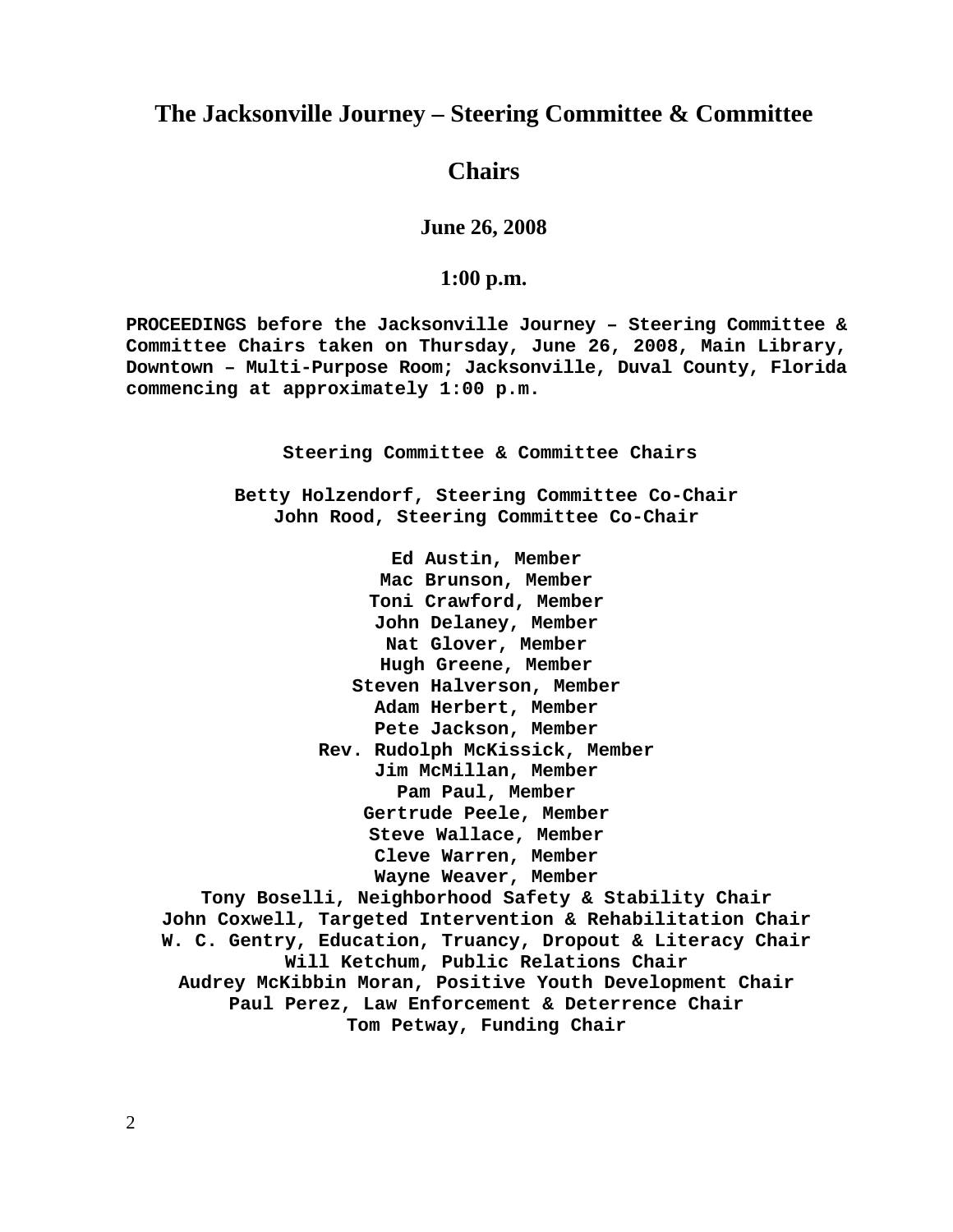## **APPEARANCES**

#### **COMMITTEE MEMBERS:**

**Betty Holzendorf, Co-Chair John Rood, Co-Chair Ed Austin, Member Pete Jackson, Member Toni Crawford, Member Nat Glover, Member Hugh Greene, Member Adam Herbert, Member Pam Paul, Member** 

**Steve Wallace, Member Cleve Warren, Member Wayne Weaver, Member Tony Boselli, Chair W. C. Gentry, Chair Will Ketchum, Chair Audrey Moran, Chair Paul Perez, Chair Tom Petway, Chair** 

#### **ABSENTEE MEMBERS:**

**Steve Halverson, Member Mac Brunson, Member John Delaney, Member Jim McMillan, Member Rudolph McKissick, Sr., Member Gertrude Peele, Member John Coxwell, Chair** 

### **STAFF:**

| Mayor John Peyton | Linda Lanier    |             | Kerri Stewart  |
|-------------------|-----------------|-------------|----------------|
| Stephanie Barnett | Susan Pelter    |             | Ginny Walthour |
| Kristen Beach     | Roslyn Phillips | Susie Wiles |                |
| Kandi Beque       | Rachelle Sundy  |             | Wight Greger   |
| Renee Brust       | Cameron Siple   |             |                |
| Alice Checorski   | Misty Skipper   |             |                |

#### **OTHERS PRESENT:**

Joseph Bastian Dana Kriznar for Ed Pratt Dannals Lucretia Williams Gordon Bass, Jr. Cassandra Bush Tom Majdanics Bill Hodges Connie Stophel Susan Mattox Joni Foster John Falconetti

Vicki Burke Debra Jahns-Nelsen Connie Hodges Kevin Gay Nina Waters Bishop Howard James Richardson Don Redmon Ronnie Ferguson Warren Grymes Pam Markham Ed Hearle

Diane Brunet-Garcia Sherry Hall Ron Autrey Jim Crooks Sherry Magill Neill Vining Nena Donaldson Members of the Media Citizens of Jacksonville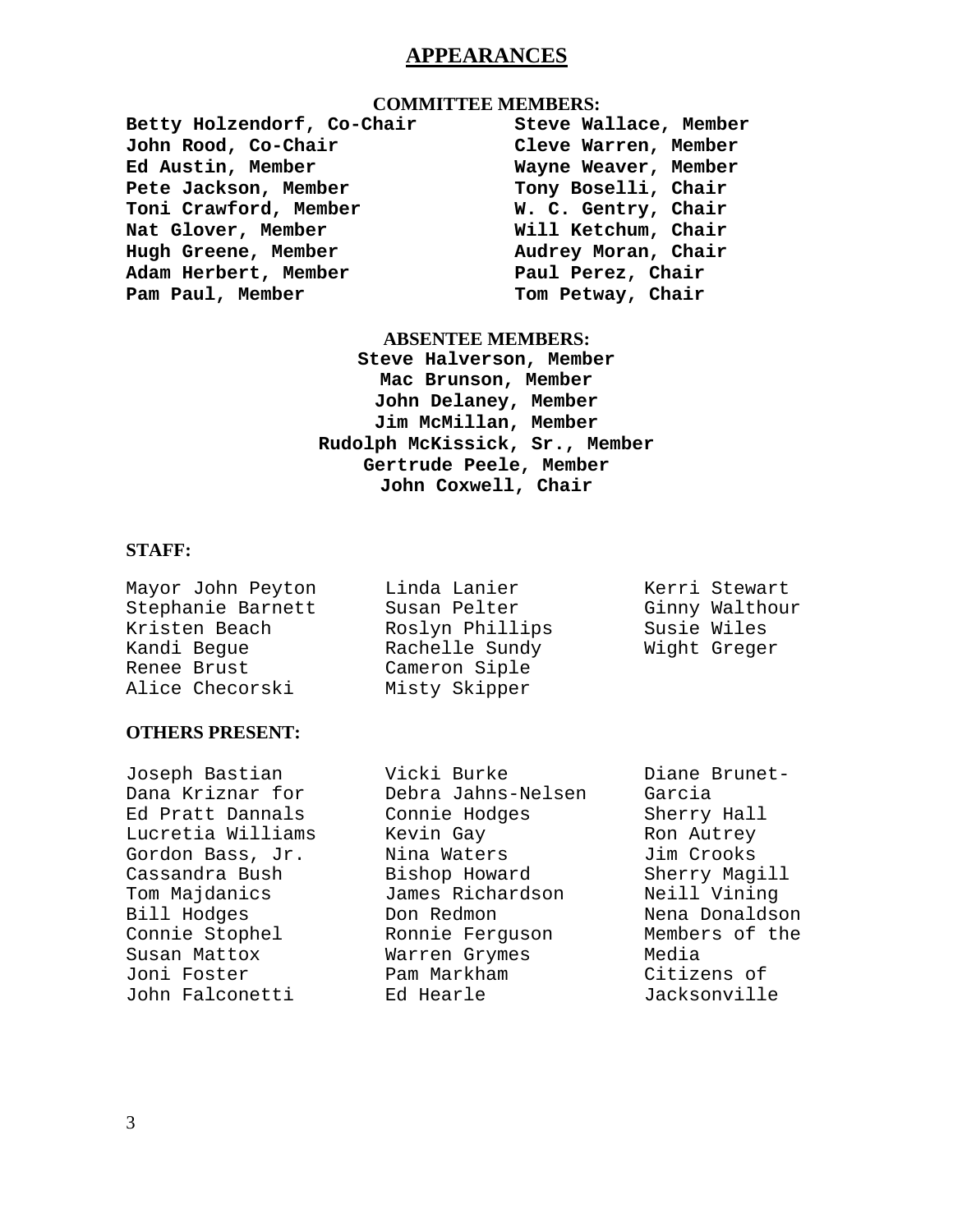#### **PROCEEDINGS**

June 26, 2008

Steering Committee & Committee Chairs 1:00 p.m.

**Call to Order and Comments.** The meeting began at approximately 1:20 p.m.

**Purpose of Meeting.** Discuss the Mayor's crime initiative – The Jacksonville Journey – Take a Step. This meeting was to hear the final recommendations of the Jacksonville Journey Sub-Committees and vote on their acceptance and submission to Mayor Peyton. John Rood, Co-Chair called the meeting to order at 1:20 p.m., and he then asked Betty Holzendorf, Co-Chair to provide the welcome and recognition of committee members and participants. At this point, Senator Holzendorf turned the meeting back to Ambassador Rood to present the process overview.

The meeting was then turned over to Mr. Tom Petway, Funding Sub-Committee chair to provide an overview of the Funding Committee and Administration Recommendations (see document on the website at www.coj.net). After the presentation, Senator Holzendorf made a motion to accept the recommendations of the Funding Sub-Committee as submitted to the Steering Committee, which was seconded by Mr. Wayne Weaver and other members of the Steering Committee.

The floor was then opened for discussion among the committee members. Ms. Toni Crawford noted a question regarding the Oversight Committee that Mr. Petway spoke about…her concern noted that the committee would not be looking at Police or Capital Expenses. Her question asked "what was meant by Capital?"

4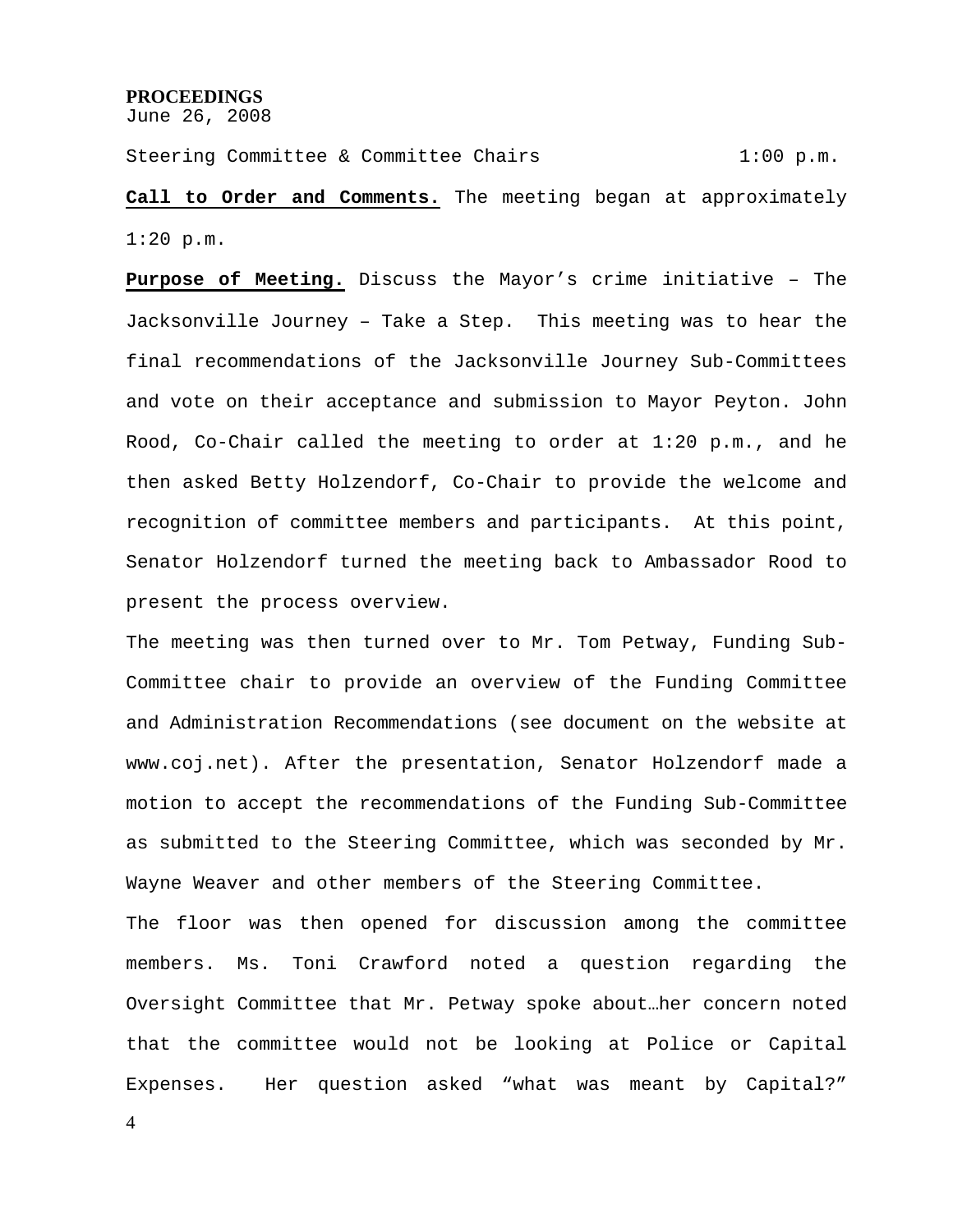Senator Holzendorf answered that Capital includes buildings and structures. Mr. W.C. Gentry added that he thought, to Ms. Crawford's point, that the extra outside government entity that will assess and evaluate/hold accountable these programs; although that entity might not be funding the Police and Capital, it should have power to assess and report out the performance of every aspect of the Journey; including the criminal justice system; police component and any other component. Mr. Petway responded that at this moment, he is not prepared to comment on that piece of the process, because it hasn't been address – he notes that this is the "concept" stage, and it will be up to the Mayor to set parameters or guidelines for this body.

Mr. Gentry asked if could clarify the role of the oversight committee…Senator Holzendorf stated that this oversight board came out of one of the recommendations of the sub-committees, it will be presented to the Mayor who would then provide steps to be followed for review and reporting of their findings.

Mayor Peyton stated: "The notion of oversight is all about oversight and accountability, and to have purview outside of just the funding needs, and I think the purview would include not only the capital needs; or sheriff spending, but also the Judiciary; State Attorney's Office; any other body that would have a role in making Jacksonville safer. This  $3^{rd}$  party, independent watchdog group, I think, would have a capacity to really review every aspect of every system that would have hands in this process. So, that would be just to shed light on that…"

5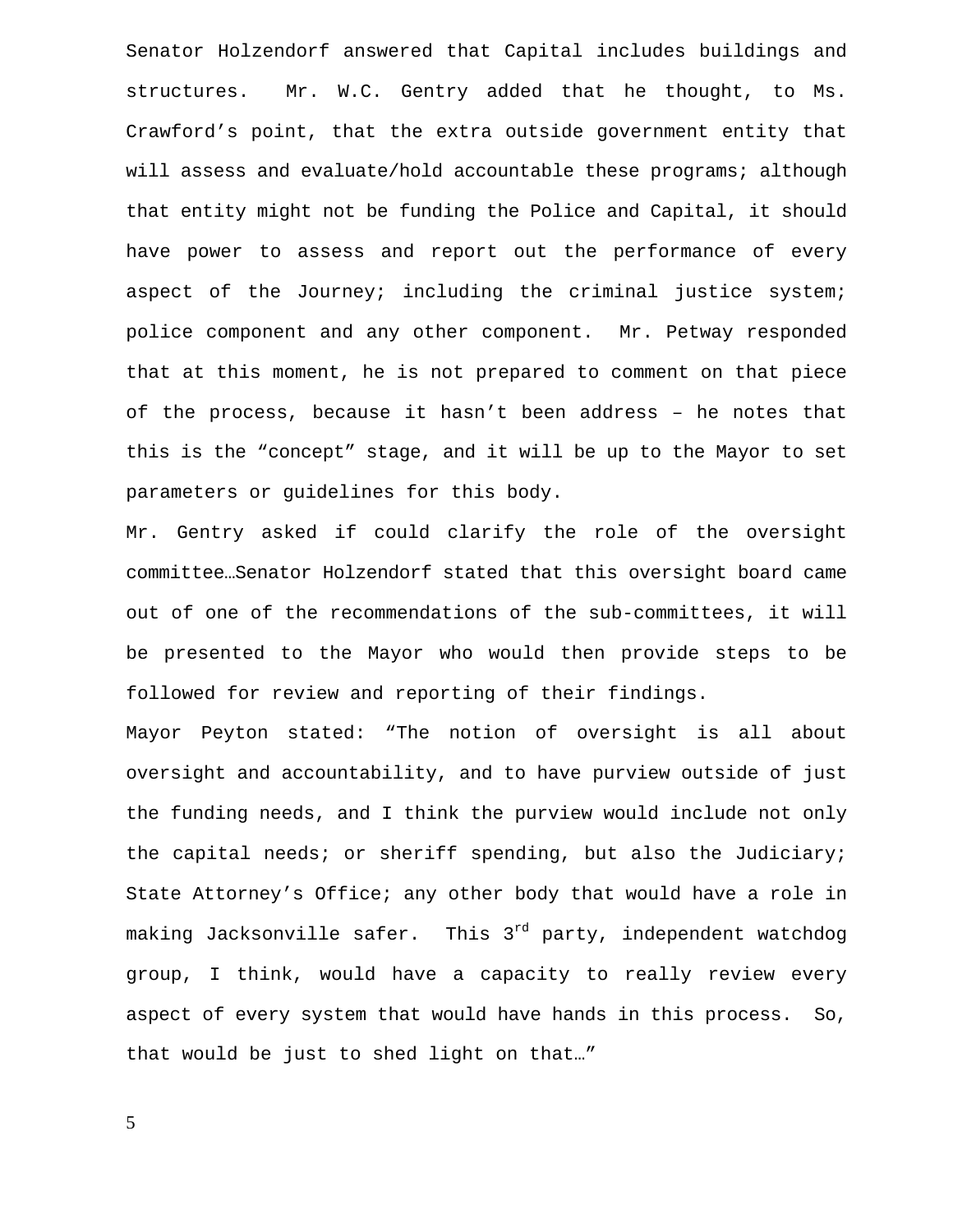Chairwoman Moran was recognized and noted that her committee met earlier in the day to discuss the recommendations. Her group felt it was necessary to convey two important concerns: 1) Mentoring – it was the number one charge of the Mayor, and her group heard from many people about this topic…this was a very important role – she notes that this city is in need of over 45,000 mentors (16,000 in Zone 1 alone). She stated that the sub-committee thanks the city for their part in the mentoring process, but the group feels that we need to do more. She notes that this is a very serious concern for the sub-committee. 2) The Journey recommendations were based on a multi-year approach, and as such; we need to ensure we have a multi-year approach to continue funding it. She indicates that the Positive Youth Development Sub-Committee unanimously voted that a funding stream must be in place to fund the Journey for the long-term.

6 Mayor Peyton addressed the audience and spoke to Ms. Moran's concerns: "First, let me say, I am so grateful for the work Audrey Moran has provided on this committee, and the committee members; and in my closing remarks, I certainly will spend more time talking about the value of this process. This has been an amazing process and it has really surfaced a lot of opportunities that we have to make Jacksonville a better place and a safer and more prosperous community. I guess from a policy perspective this is the challenge, given this environment, where we've seen extraordinary economic times; that I have heard about as I've moved around this community and as I see on a daily basis – with 1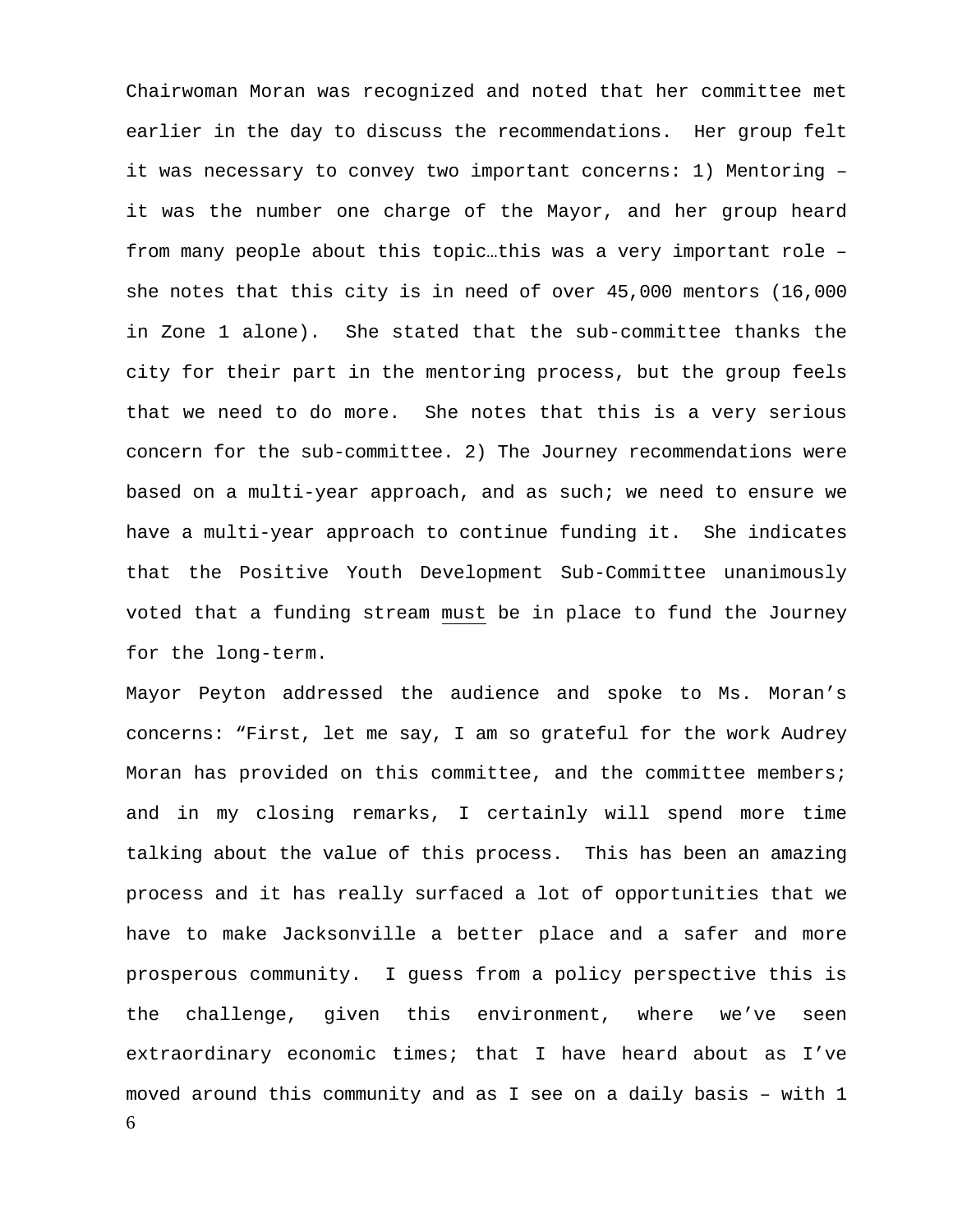7 out of 350+ homes in foreclosure; a 15% increase in utilities; a 25% increase in our disconnects with our utility; public utility and \$4 gallon of gasoline and rising prices in food costs – there is a lot of uncertainty. This is not the time, in my mind, to place an additional burden. I think additional burden not only creates a hardship, I think it has the potential of demoralizing this community, quite frankly. Not to say that there isn't a window at some time in the future, we should consider, and I've observed now two tax reforms: Statutory Roll-Back and Amendment 1. I think this community, some day in the future, should revisit whether we should restore Amendment 1 losses. After all, this community voted down Amendment 1; and we should probably consider that someday. So, restoring what the community voted down someday. But this is not the year for that, and so with that reality, we then have to go through looking at all the options for fining remedies to make Jacksonville better. And then with a very critical eye say, what does the taxpayer need to pay for? Both individually and collectively – and what can other members of the community contribute to? My sense is, and others that I speak to, is the mentoring initiative is experiencing fantastic early success. United Way has taken this on as their Day of Action; they had a rally in Hemming Park, lots of corporations and a lot of public agencies are, in a competitive way, finding mentors. This is one of those things on the Journey list, I think; this community at large could be effective in promoting. To think the taxpayer can do everything on the list, I think is not reasonable, number one; and number two – I think the fact that we have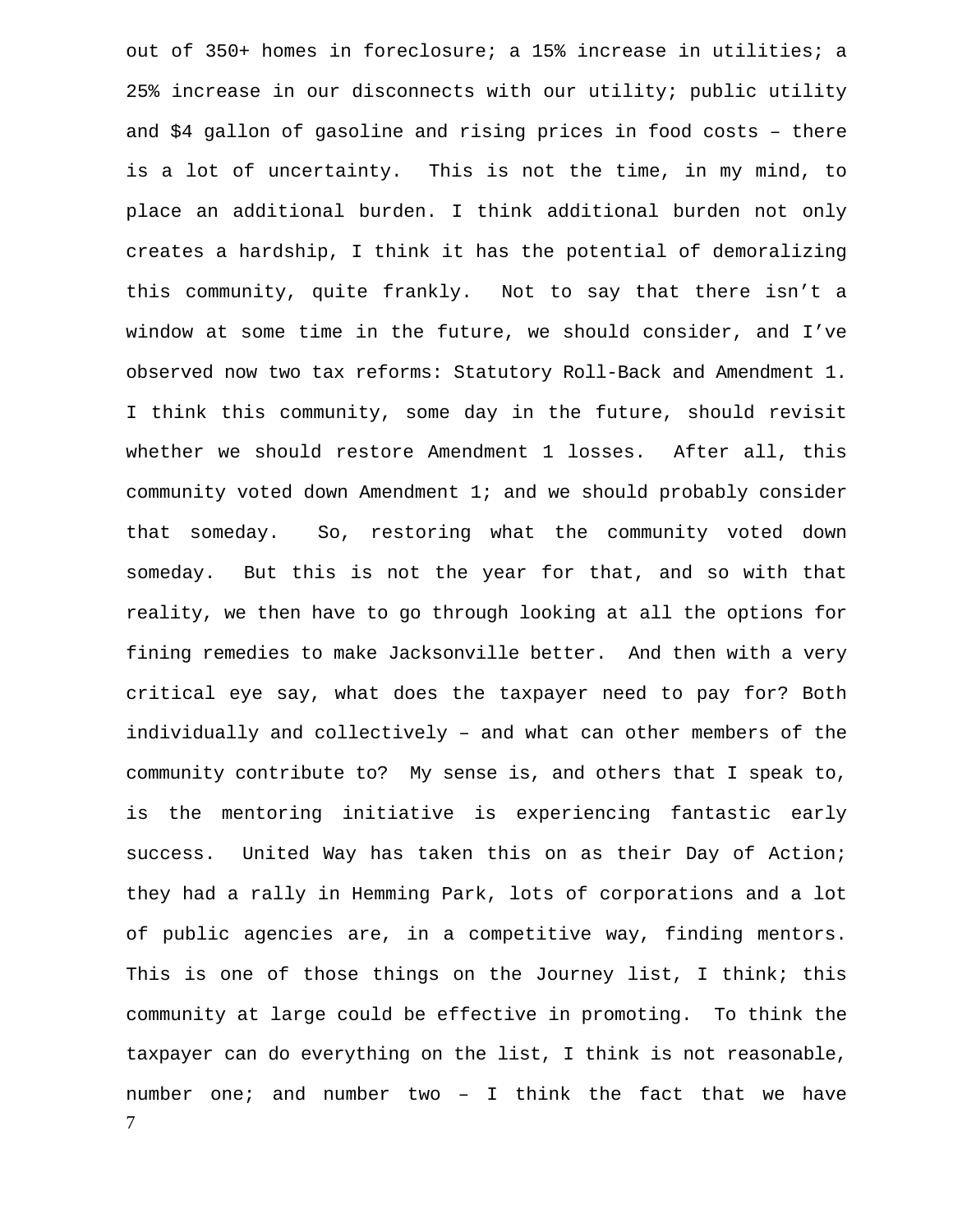8 something showing such early success where we can actually bring corporate sponsors and public entities to the table with volunteers and the resources to support those volunteers in the form of mentors, gives great encouragement that this may be one piece of the equation that, quite frankly, the private sector can actually log onto and really promote. Not to say that it's less important; it's probably as important as any recommendation; but probably more viable for community and corporate support than a lot of the initiatives we've seen. To the  $2^{nd}$  point, the sustainability issue; this is a very important issue, and I will tell you, I'm concerned about it. I'm in office for three more years, and it's going to take more than three years. I think this effort will be for naught if we do not committee long-term. That doesn't mean just hiring police officers year in and year out – an important component, but also dealing with a lot of systemic issues; and that's what this committee, I think, has brought to the table in a very refreshing way. It's things we can do to really get to some of the root causes. Police officers basically move crime around, if you don't have the other component. And, that is the prevention side. So the notion of being committed to this – I am deeply committed, as long as I'm in office, to make sure we sustain this and it be funded year after year. I think future funding of Journey is not going to be based on whether there is a funding source; I think it's going to be based on performance. It's going to be based on measurement. And if we deliver results, if we define what success is, and we define what those measurements and accountabilities will be for success, we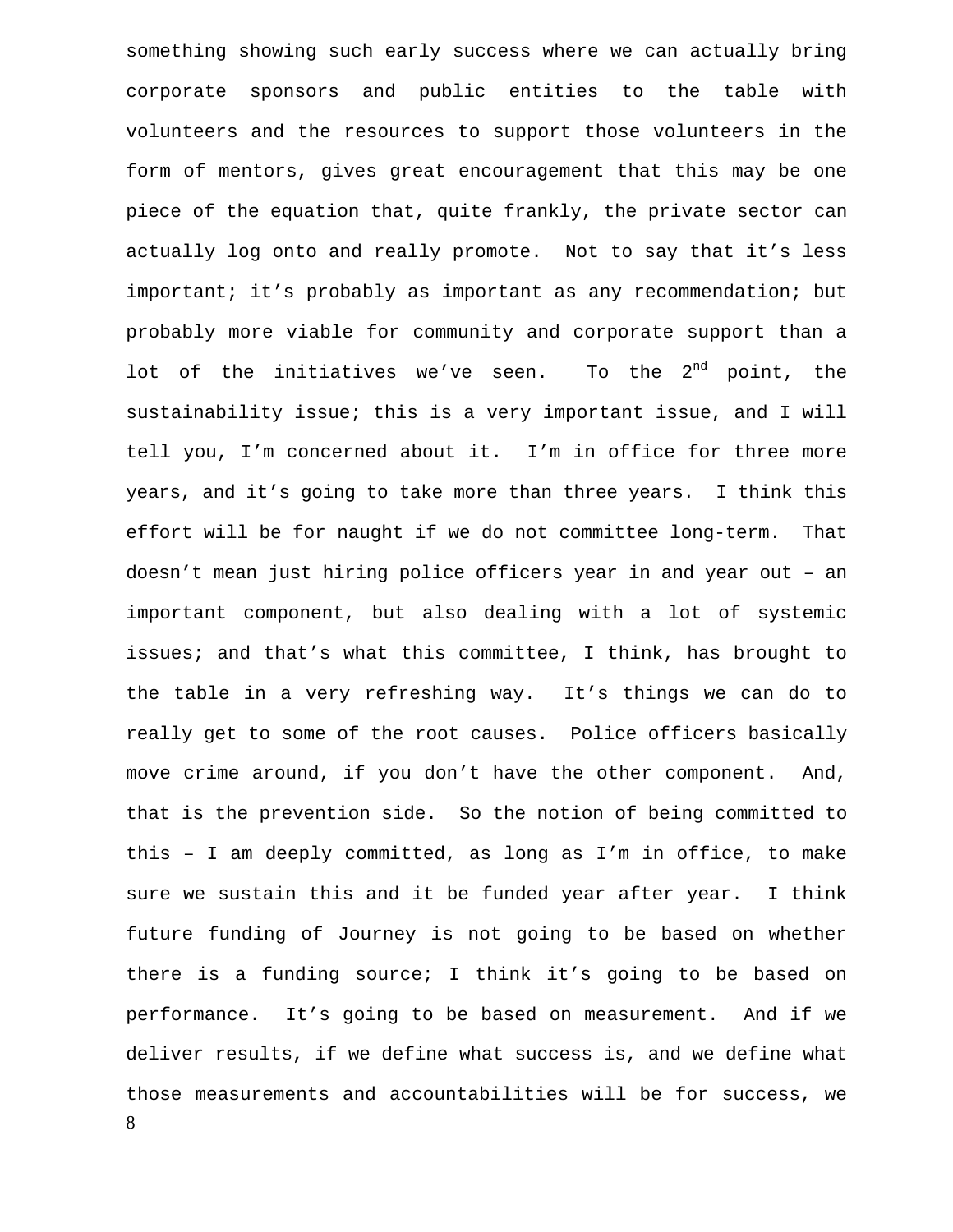will find funding available. I do not think its safe to say that a dedicated funding source assures the programs that have been suggested will continue, I think it's strictly accountability that is going to determine whether they are performed or are delivered in the future. So, I'm committed deeply, I think, my sense is this community is equally committed; the seriousness of this problem is real and I think that's going to fuel future support. But, this year, obviously we have secured funding…the out-years will be tight and we're not sure what the future holds, but know this-- there will not be any other priority that will be more significant. And, my experience tells me that budgets usually reflect the priorities of the Mayor and the Council, and I think will be top priority for some time to come. This will not get overnight turn-around; it will be a long-term deal, we need to set our expectations now. This will take multiple years; this has been decades in the making – it may take a decade to change. So, that is where I stand; I hope that sheds a little light. I certainly respect the fact that the committee values the recommendations and has a sense of urgency that they be accommodated; but that was the thinking behind the decisions that we made."

At this point, the Mayor turned the meeting back to Senator Holzendorf to the call for action. Senator Holzendorf called upon the Committee to vote on the Journey Recommendations:

#### For: All

#### Opposed: None

9 The motion carried and was unanimously accepted to present the